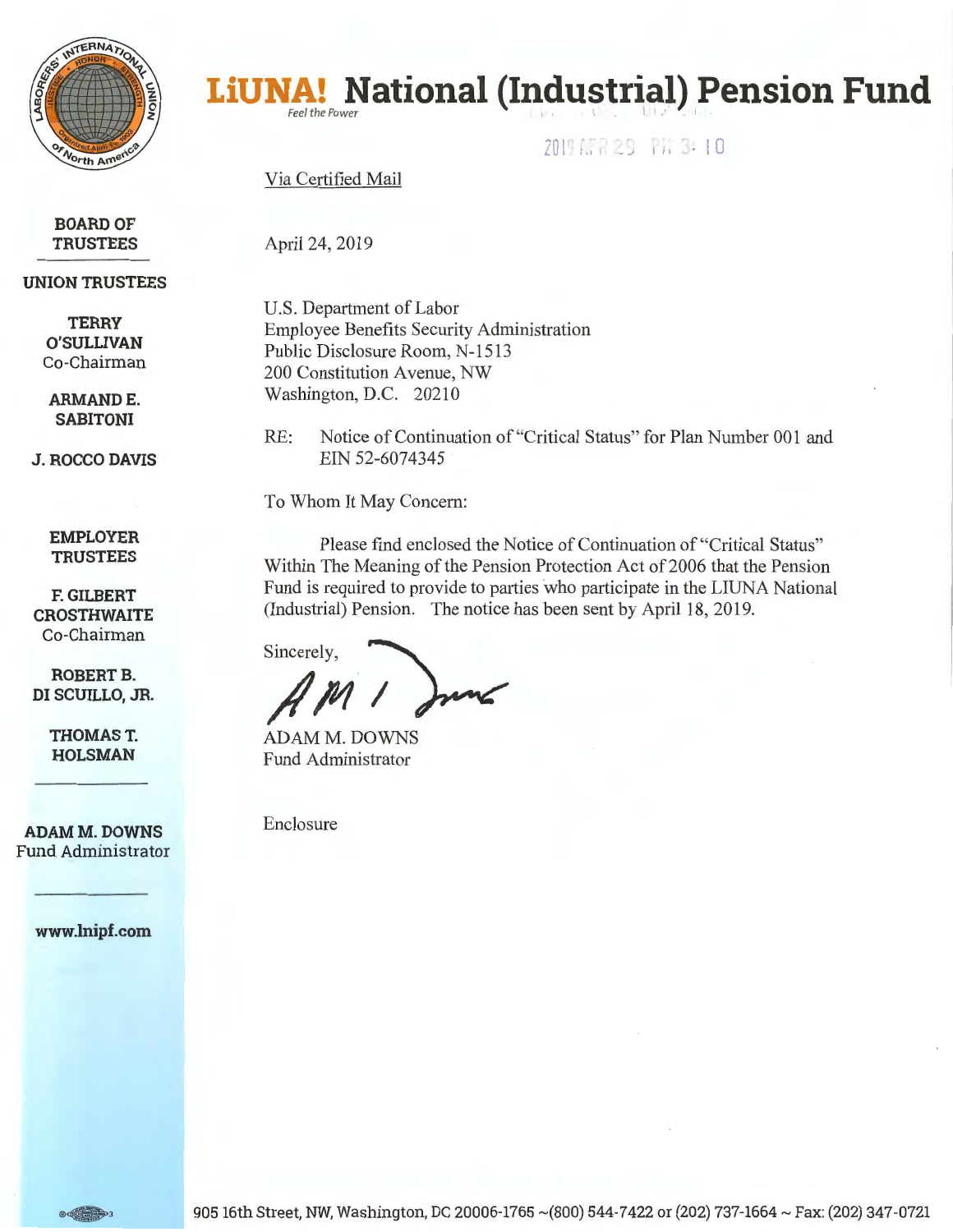## **LIUNA NATIONAL (INDUSTRIAL) PENSION FUND**  905 16TH Street, N.W. Washington, D.C. 20006

April 2019

## **NOTICE OF CONTINUATION OF "CRITICAL STATUS" WITHIN THE MEANING OF THE PENSION PROTECTION ACT OF 2006**

## **To: All Participants, Beneficiaries in Pay Status, Participating Unions, and Contributing Employers**

This Notice is required by the Pension Protection Act of 2006 (PPA) to inform you that the Pension Fund's actuary has completed its annual certification of the Pension Fund's funding zone status and has determined that the Fund's funding status remains in the "critical" ("red") zone for 2019, as expected under the Fund's "Funding Rehabilitation Plan" (FRP). In accordance with the PPA, the actuary submitted a certification of the Fund's red zone status to the U.S. Department of the Treasury on March 30, 2019.

This does not mean that the Fund is terminating. It does not mean that the Fund is insolvent and unable to pay promised benefits. In fact, the Fund continues to pay all benefits due on time and in full, and the Fund's status is better at this time than planned when the FRP was adopted in July 2010.

The Pension Fund was previously determined to be in the red zone for 2010 because the actuary projected that the Fund would have an "accumulated funding deficiency" under PPA standards unless significant changes were made to improve the Fund's funding over a period of years.

# **Funding Rehabilitation Plan**

On July 26, 2010, the Board of Trustees adopted the FRP to significantly improve the Fund's long-term financial condition over a rehabilitation period of 10-12 years. To do so, the FRP increased the Fund's income and reduced the Fund's liabilities in a balanced, shared sacrifice manner.

As expected when the FRP was adopted, the Fund remains in the red zone for 2019. However, the funding situation is improving faster than expected in 2010. To exit the red zone under the PPA's tougher funding standards, the Fund must be projected to have no funding deficiency within the next 10 years. The Fund has that goal in sight.

To review, the FRP requires the parties to each collective bargaining agreement to adopt one or the other of two "Schedules": a Preferred Schedule or a Default Schedule within a certain period that is determined by the expiration date of their collective bargaining agreements. The bargaining parties can wait until negotiations on a new collective bargaining agreement to agree on a Schedule, or they can re-open their current agreement to incorporate a Schedule. The law requires the Fund to impose the Default Schedule after the current agreement expires if the parties are unable to agree.

The Preferred Schedule requires employer contribution rate increases of 10% per year for 9 years and maintains benefits for participants covered by this Schedule. Originally the Preferred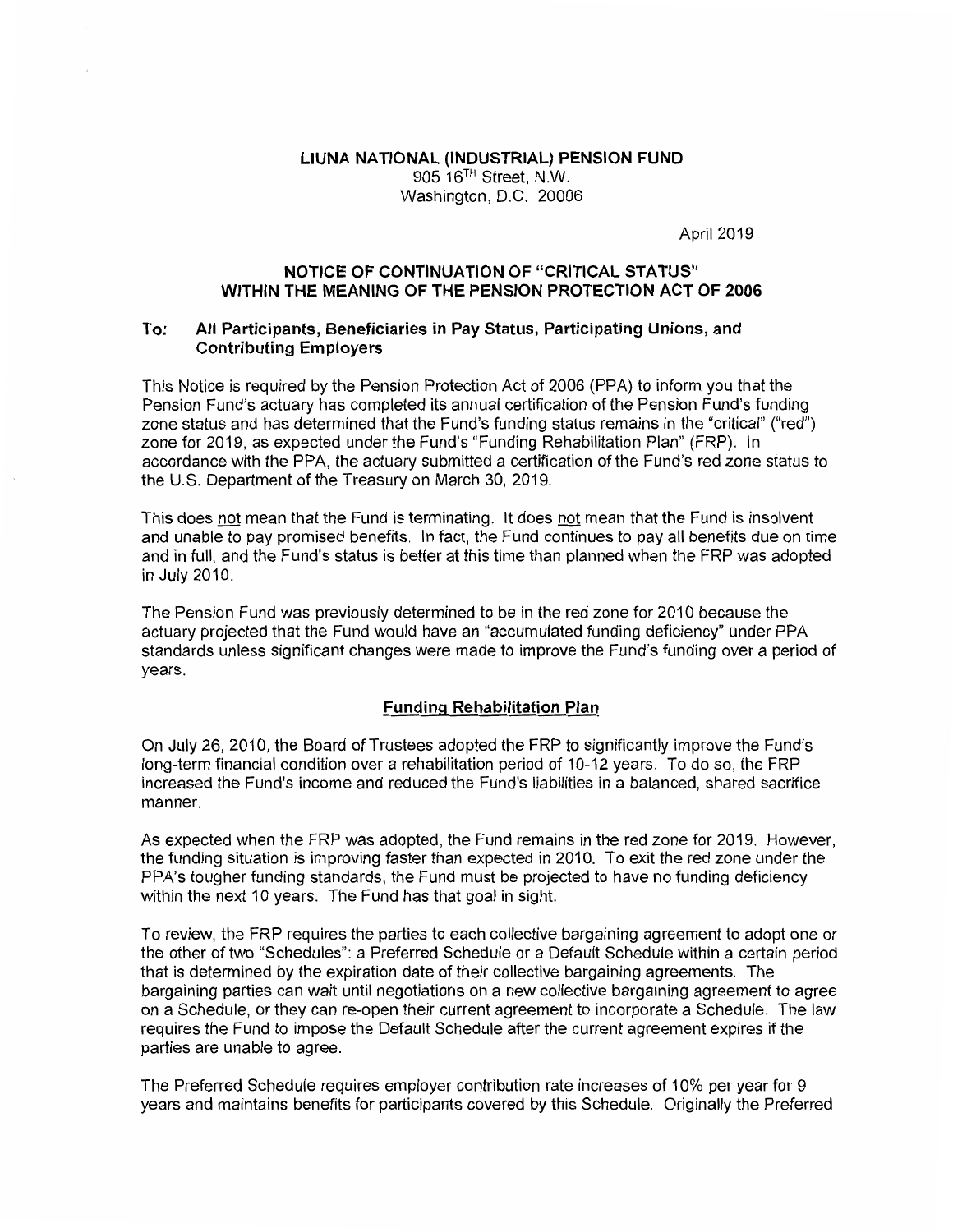Schedule required 10 years of contribution rate increases, but the Board of Trustees was able to reduce the number of increases to 9 because the FRP was ahead of schedule. The Default Schedule requires employer contribution rate increases of 8% per year for 10 years and reduces benefits and benefit options for participants covered by this Schedule ( see "Adjustable Benefits", below).

The Board of Trustees is required by law to annually assess whether the Pension Fund is recovering its financial health under the FRP and is on track to exit the red zone status within the permitted rehabilitation period. The Board has determined that the FRP remains well on track.

However, we must candidly state that adjustments to the FRP might become necessary or appropriate if circumstances beyond the Fund's control develop, such as another investment markets crisis.

## **No Additional Changes in "Adiustable Benefits" For Participants Covered By the Default Schedule**

The law authorized the Board of Trustees to include in the FRP changes in so-called "adjustable benefits" and reductions in future benefit accruals. Under the FRP, adjustable benefits are reduced for participants covered by the Default Schedule. For active participants covered by the Default Schedule, future benefit accruals are reduced. No reductions in adjustable benefits or reductions in benefit accrual rates are included in the Preferred Schedule, although accrual rates are fixed despite increases in contribution rates.

No change in adjustable benefits reduce any participant's accrued benefit payable at Normal Retirement Age. Further, no reduction in adjustable benefits have been applied to any pensioner or beneficiary whose benefits began (benefit commencement date) before April 30, 2010.

The adjustable benefits eliminated under the Default Schedule are:

- 60-months of benefits guarantee
- Disability Pension
- Early Retirement Pension (with subsidized benefit) and similar retirement-type subsidies
- Various pension benefit payment options (except for the 50% Participant and Spouse Pension)

Every reasonable effort has been made to send a notice of the benefit adjustments to each participant covered by the Default Schedule at least 30 days in advance of the application of the adjustment to him or her.

#### **Lump Sum Payment Restrictions**

Effective April 30, 2010 and until the Pension Fund emerges from red zone status, the Pension Fund is not permitted by the PPA to pay any lump sum benefits or pay any other benefit in excess of the monthly amount that would be payable to the pensioner under a single life annuity. This means that the Fund has been required to suspend its Partial Lump Sum option, Social Security level income option, and Widow/Widower Lump Sum option. Exceptions are